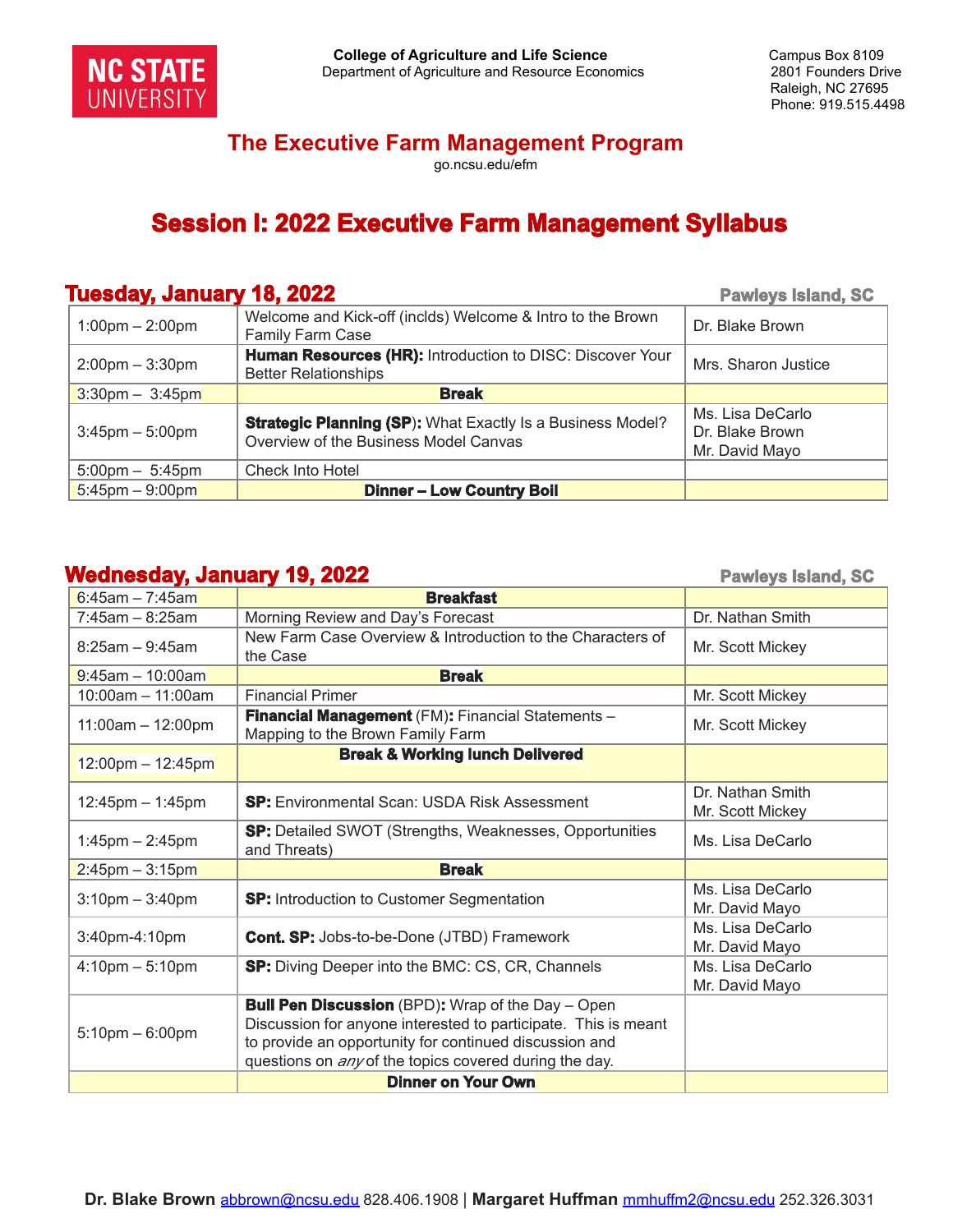# **Thursday, January 20, 2022 Pawleys Island, SC**

| $6:45$ am - 7:45am                | <b>Breakfast</b>                                                                                                                                                                                                                  |                                                       |
|-----------------------------------|-----------------------------------------------------------------------------------------------------------------------------------------------------------------------------------------------------------------------------------|-------------------------------------------------------|
| $7:45$ am - 8:30am                | Review of current BMC for Case Study Farm                                                                                                                                                                                         | Dr. Blake Brown<br>Ms. Lisa DeCarlo<br>Mr. David Mayo |
| $8:30$ am - 9:25am                | <b>SP:</b> Crafting the All-Important Value-Proposition                                                                                                                                                                           | Ms. Lisa DeCarlo<br>Dr. Blake Brown<br>Mr. David Mayo |
| $9:25am - 10:25am$                | SP: Work in Teams to Map the Current BMC for the Case<br><b>Study Farm</b>                                                                                                                                                        | Ms. Lisa DeCarlo<br>Dr. Blake Brown<br>Mr. David Mayo |
| $10:25$ am - 10:40am              | <b>Break</b>                                                                                                                                                                                                                      |                                                       |
| $10:40$ am - 11:40am              | <b>SP:</b> Diving Deeper into the BMC: KP, KA, KR                                                                                                                                                                                 | Ms. Lisa DeCarlo<br>Dr. Blake Brown<br>Mr. David Mayo |
| $11:40$ am - 1:10pm               | Lunch                                                                                                                                                                                                                             |                                                       |
| $1:10$ pm $- 2:10$ pm             | FM: Benchmark & Capital Investment Tied to PESTEL                                                                                                                                                                                 | Mr. Scott Mickey                                      |
| $2:10$ pm $- 2:40$ pm             | Alumni Spotlight: Program ROI                                                                                                                                                                                                     | McLeod Family                                         |
| $2:40$ pm – 2:55pm                | <b>Break</b>                                                                                                                                                                                                                      |                                                       |
| $2:55$ pm $-5:00$ pm              | HR: Recruiting, Hiring and Setting Goals,<br>Practice using the Case Farm                                                                                                                                                         | Mrs. Sharon Justice                                   |
| $5:00 \text{pm} - 6:00 \text{pm}$ | <b>(BPD):</b> Wrap of the Day - Open Discussion for anyone<br>interested to participate. This is meant to provide an<br>opportunity for continued discussion and questions on <i>any</i> of<br>the topics covered during the day. |                                                       |
| $6:30$ pm – 9:00pm                | Dinner @ Hanser House<br>.3 miles via bike trail                                                                                                                                                                                  | ArborOne Farm Credit                                  |

# **Friday, January 21, 2022 Pawleys Island, SC**

l,

|                                   |                                                                                         | $\sim$ - $\sim$ $\sim$ $\sim$ $\sim$ $\sim$ $\sim$ |
|-----------------------------------|-----------------------------------------------------------------------------------------|----------------------------------------------------|
| $6:45$ am - 7:45am                | <b>Breakfast</b>                                                                        |                                                    |
| $7:45am - 8:25am$                 | Morning Review and Day's Forecast                                                       | Dr. Blake Brown                                    |
| $8:25am - 9:25am$                 | <b>FM:</b> Comparison Analysis                                                          | Mr. David Mayo<br>Mr. Scott Mickey                 |
| $9:25$ am – 9:40am                | <b>Break</b>                                                                            |                                                    |
| $9:40$ am - 10:45am               | <b>Cont. FM:</b> Comparison Analysis with team, work on case<br>study farm              | Mr. David Mayo<br>Mr. Scott Mickey                 |
| $10:45am - 12:15pm$               | <b>HR:</b> Dealing with Difficult People Part 1 Conflict, I statements<br>and Listening | Mrs. Sharon Justice                                |
| $12:15$ pm – 12:45 pm             | <b>Break</b>                                                                            |                                                    |
| 12:45-1:30                        | <b>HR:</b> Navigating Generations                                                       | Mrs. Sharon Justice                                |
| $1:30 \text{pm} - 2:00 \text{pm}$ | Instructions and Final Remarks for Preparation of Session II &<br>Adiourn               | Dr. Blake Brown                                    |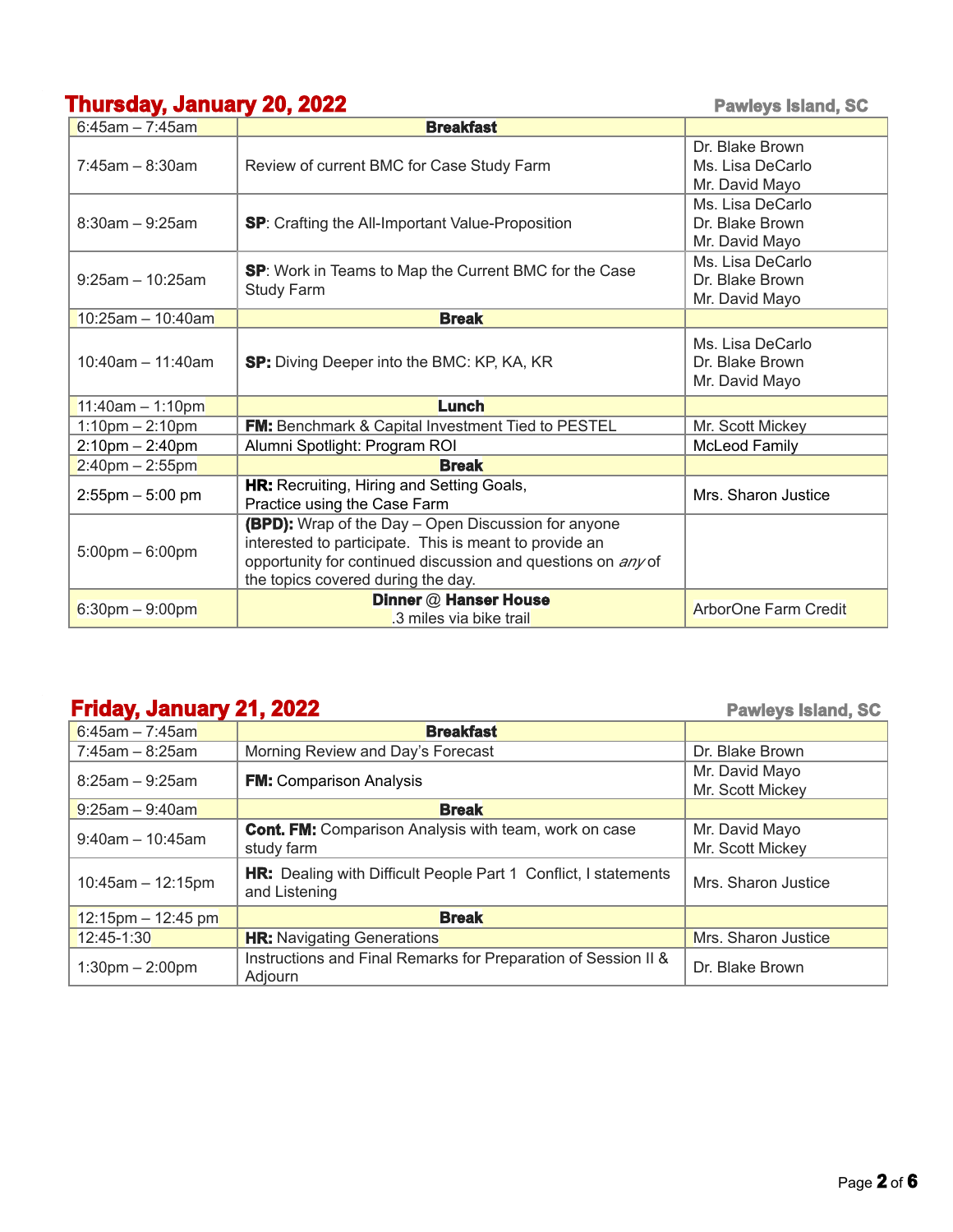# **Session II: 2022 Executive Farm Management Syllabus**

**Monday, January 31 2022** Raleigh, NC 4:00pm – 4:15pm Gather and Greet @ Embassy Suites 4:15pm – 5:15pm **Human Resources (HR):** What's My Communication Style? Mrs. Sharon Justice 5:15pm – 5:30pm **Break**  $5:30 \text{pm} - 6:00 \text{pm}$  Board Bus for Dinner 6:00pm – 8:30pm **Dinner** @ Humble Pie AgCarolina Farm Credit Cape Fear Farm Credit Carolina Farm Credit

## **Tuesday, February 1, 2022** Raleigh, NC

| $6:45am - 7:45am$                  | <b>Breakfast</b>                                                                |                         |
|------------------------------------|---------------------------------------------------------------------------------|-------------------------|
| $7:45$ am – 8:15am                 | Depart Hotel / Arrive Alumni Center (EFM to Provide                             |                         |
|                                    | Transportation)                                                                 |                         |
| $8:15am - 8:30am$                  | Morning Review and Day's Forecast                                               | Dr. Blake Brown         |
|                                    |                                                                                 | Dr. Blake Brown         |
| $8:30$ am $-9:00$ am               | Review: Brown Family Farm Case                                                  | Mr. Scott Mickey        |
| $9:00am - 10:30am$                 | <b>Workshop</b> - The Top 10 Mistakes that Break Up a Family<br><b>Business</b> | Mrs. Jolene Brown       |
| 10:30am $-$ 10:45am                | <b>Break</b>                                                                    |                         |
| 10:45am - 12:00pm                  | HR: Difficult Conversations Part 2: Crucial Conversations                       | Mrs. Sharon Justice     |
|                                    | Lunch                                                                           |                         |
| $12:00 \text{pm} - 1:30 \text{pm}$ | <b>FS: Status of Family Farms</b>                                               | Mr. David Mayo          |
| $1:30$ pm $- 2:30$ pm              | <b>FS:</b> Succession Planning for the Brown Family Farm                        | Mr. Jason Page          |
| $2:30$ pm – 2:45pm                 | <b>Break</b>                                                                    |                         |
| $2:45$ pm $-4:45$ pm               | <b>FS:</b> Logistics & Supply Chain Issues                                      | Mr. Jon Kirchoff, ECU   |
|                                    |                                                                                 | Mr. John Kros, ECU      |
| $4:45$ pm – 5:00pm                 | <b>Break</b>                                                                    |                         |
|                                    | Expectations for Developing a New BMC for the Case Study                        |                         |
| $5:00 \text{pm} - 5:30 \text{pm}$  | Farm and what to expect for the Shark Tank                                      | EFM Faculty led by Lisa |
| $5:30$ pm – 6:15pm                 | Reception                                                                       |                         |
|                                    | <b>Dinner</b>                                                                   |                         |
| $6:15$ pm – 8:00pm                 | "When Pigs Fly!"                                                                | Mrs. Jolene Brown       |
|                                    | Depart Arrive Alumni Center/ Return to Hotel (EFM to Provide                    |                         |
| $8:00$ pm $- 8:30$ pm              | Transportation)                                                                 |                         |

#### **Wednesday, February 2, 2022 Raleigh, NC** Raleigh, NC

6:45am – 7:45am **Breakfast** 7:45am – 8:15am Depart Hotel / Arrive Alumni Center, (EFM to Provide Transportation) 8:15am – 8:25am Morning Review and Day's Forecast Brown Number 2016 10: Blake Brown 8:25am – 9:45am **FS**: Telling your Story, Creating Your Brand Dr. Christine Kowalczyk, ECU 9:45am – 10:00am **Break** 10am – 11:30am **FS:** Marketing your Business Mathematic Music Music Anissa Davenport 11:30am – 12:15pm **Panel Discussion** – Marketing Ms. Lisa DeCarlo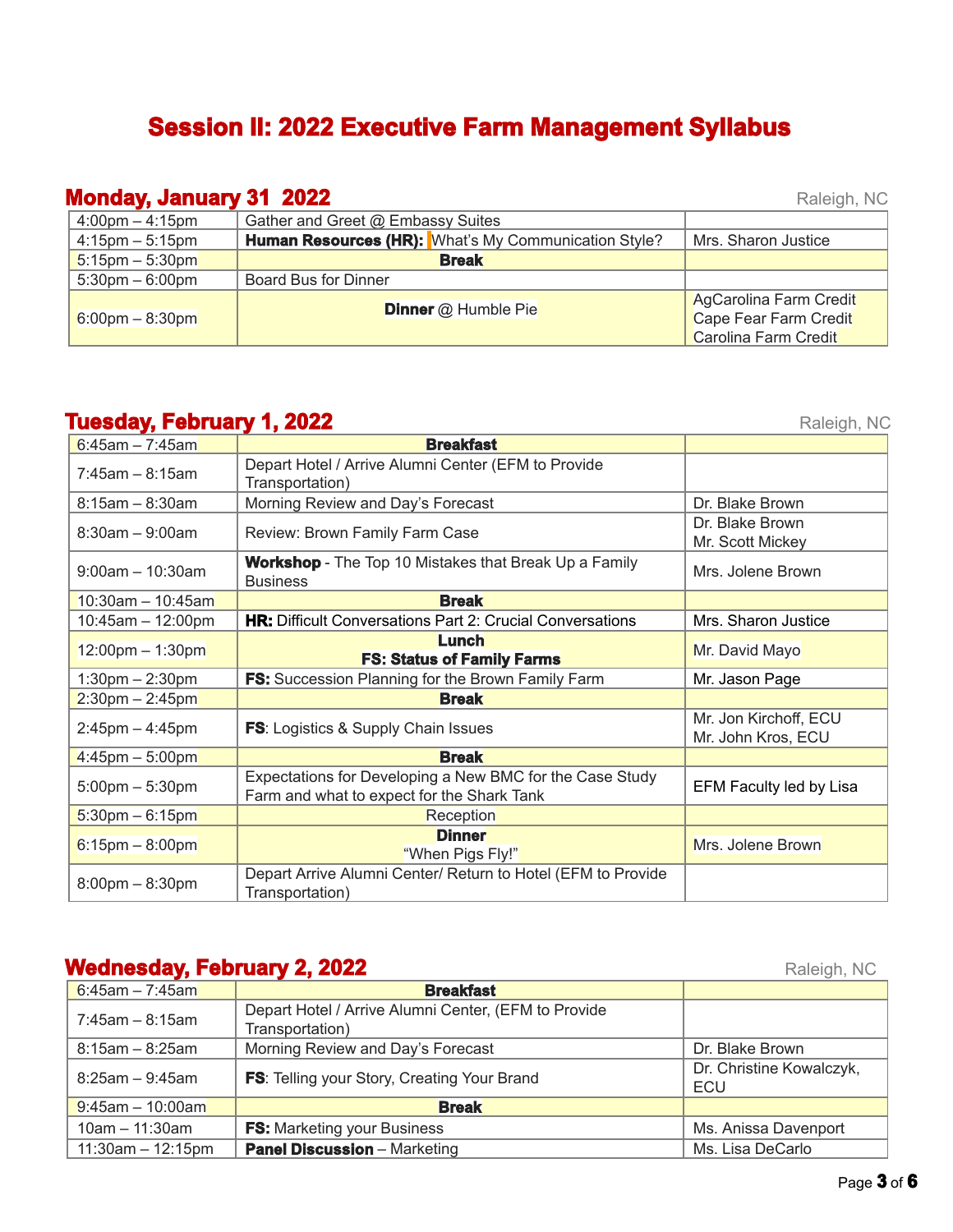|                                   |                                                                                          | Ms. Anissa Davenport<br>Dr. Christine Kowalczyk |
|-----------------------------------|------------------------------------------------------------------------------------------|-------------------------------------------------|
| $12:15$ pm – 1:00pm               | Lunch                                                                                    |                                                 |
| $1:00 \text{pm} - 2:00 \text{pm}$ | Case Study Work: Teams Develop New Potential CS and VP                                   |                                                 |
| $2:00 \text{pm} - 3:15 \text{pm}$ | <b>FS:</b> Risk and Crisis Management                                                    | Ms. Anissa Davenport                            |
| $3:15$ pm $-3:30$ pm              | <b>Break</b>                                                                             |                                                 |
| $3:30$ pm $-5:00$ pm              | Social Media Panel                                                                       | Mrs. Marlowe Ivey Vaughn<br>Mr. Brandon Batten  |
| $5:00 \text{pm} - 5:30 \text{pm}$ | Casework in Teams: Sharing from Breakout                                                 |                                                 |
| $5:30 \text{pm} - 6:00 \text{pm}$ | Depart Alumni Center/Arrive Hotel (EFM to Provide<br>Transportation)                     |                                                 |
| $6:00$ pm – 8:00pm                | <b>Dinner With Your Team</b>                                                             |                                                 |
| $8:15$ pm $-8:30$ pm              | Homework for Teams: What new CH, KR, KP & KA does your<br>new potential CS & VP require? |                                                 |

# **Thursday, February 3, 2022** Raleigh, NC

| $6:45am - 7:45am$                 | <b>Breakfast</b>                                                                                                                                                              |                                                                 |
|-----------------------------------|-------------------------------------------------------------------------------------------------------------------------------------------------------------------------------|-----------------------------------------------------------------|
| $7:45am - 8:15am$                 | Morning Opening and Overview                                                                                                                                                  | Dr. Blake Brown                                                 |
| $8:15am - 9:00am$                 | Review of BMC; Share new CS&VP what new CH, KR, KP &<br>KA does this require (Review Homework for Teams: What new<br>CH, KR, KP & KA does your new potential CS & VP require? | Ms. Lisa DeCarlo                                                |
| 9:00am-10:00am                    | FM: Forecasting Including; Cost Structure (CS) and Revenue<br>Streams (RS)                                                                                                    | Mr. David Mayo<br>Mr. Scott Mickey                              |
| $10:00$ am - 10:20am              | <b>Break</b>                                                                                                                                                                  |                                                                 |
| $10:20am - 11:00am$               | Casework in Teams: Developing CS and RS for your new<br>BMC; what data is needed?                                                                                             | Ms. Lisa DeCarlo and EFM<br>Faculty                             |
| $11:00$ am - 11:45am              | <b>FS:</b> Tax Issues for Large Farms                                                                                                                                         | Mr. David Haskins, Frost<br><b>PLLC</b>                         |
| $11:45am - 1:00pm$                | Lunch<br><b>FS:</b> Big Data                                                                                                                                                  | Mr. Bryan Dobson, CEO<br>Mr. Stephen Swain Quality<br>Equipment |
| $1:00 \text{pm} - 2:15 \text{pm}$ | <b>FS:</b> Big Data                                                                                                                                                           | Dr. Ed Barnes, Cotton<br>Incorporated                           |
| $2:15$ pm $-2:30$ pm              | <b>Break</b>                                                                                                                                                                  |                                                                 |
| $2:30$ pm $-3:30$ pm              | <b>FS:</b> Carbon Markets                                                                                                                                                     | Dr. Eric Edwards                                                |
| $3:30$ pm $-4:00$ pm              | Homework: Acquiring the Data Needed for Your New BMC                                                                                                                          |                                                                 |
| $4:00 \text{pm} - 5:00 \text{pm}$ | Casework: Teams                                                                                                                                                               |                                                                 |
| 5:00 <sub>pm</sub>                | <b>Adjourn</b>                                                                                                                                                                |                                                                 |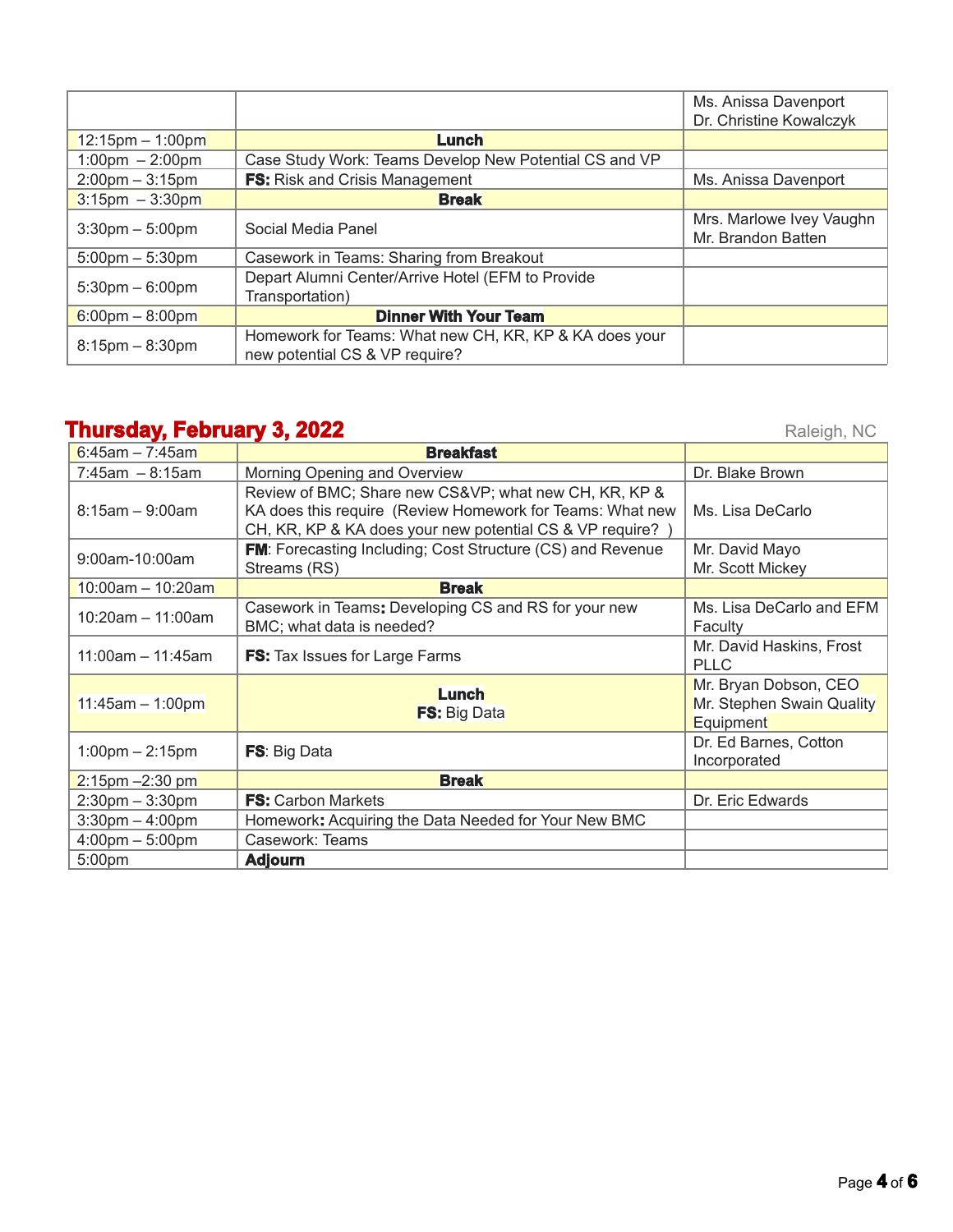# **Session III: 2022 Executive Farm Management Syllabus**

### **Sunday, February 20, 2022** Savannah, GA

| - - -                   |                                                                                                     |                                              |
|-------------------------|-----------------------------------------------------------------------------------------------------|----------------------------------------------|
| $3:30$ pm - $4:00$ pm   | Gather and Greet @ Embassy Suites Historic; Team Workout:<br><b>Business Model Canvas &amp; BFF</b> | Dr. Blake Brown                              |
| $4:00 - 4:30 \text{pm}$ | Hotel Check-in                                                                                      |                                              |
| $4:30 - 4:45$ pm        | Board Trolley to Chef Darin's                                                                       |                                              |
| $5:00$ pm – 8:30pm      | <b>Chef Darin's Kitchen Table</b><br><b>Interactive Cooking Class</b>                               | AgGeorgia Farm Credit<br>AgSouth Farm Credit |
| $8:30$ pm $-8:45$ pm    | Return to Hotel                                                                                     |                                              |

## **Monday, February 21, 2022** Savannah, GA

| $6:45$ am - 7:45am                | <b>Breakfast</b>                                                  |                     |
|-----------------------------------|-------------------------------------------------------------------|---------------------|
| $7:45am - 8:20am$                 | Morning review and Day's Forecast                                 | Dr. Blake Brown     |
| $8:20am - 9:35am$                 | <b>Financial Management (FM):</b> Forecasting Results Exercise -  | Mr. David Mayo      |
|                                   | Round II                                                          | Mr. Scott Mickey    |
| $9:35$ am – 9:50am                | <b>Break</b>                                                      |                     |
| $9:50$ am $-10:50$ am             | <b>Human Resource Management (HR):</b><br>What's My Change Style: | Mrs. Sharon Justice |
| $10:50$ am - 11:05am              | HR: Conversations about changes ahead on the Brown Family<br>Farm | Mrs. Sharon Justice |
| $11:05am - 1:00pm$                | <b>Working Lunch</b><br><b>Work with Team</b>                     |                     |
|                                   | <b>Concurrent Sessions:</b>                                       |                     |
| $1:00 \text{pm} - 3:00 \text{pm}$ | Group 1: Commodity Markets                                        | Mr. Scott Mickey    |
|                                   | Group 2: Managing Labor                                           | Mrs. Beth Oleson    |
|                                   | <b>Fresh Produce Safety Issue</b>                                 |                     |
| $3:00 \text{pm} - 3:15 \text{pm}$ | <b>Break</b>                                                      |                     |
| $3:15$ pm $-4:45$ pm              | <b>Trade Issues</b>                                               | Dr. Blake Brown     |
|                                   |                                                                   |                     |

# **Tuesday, February 22, 2022** Savannah, GA

| $6:45$ am - 7:45am                | <b>Breakfast</b>                                                                                   |                                    |
|-----------------------------------|----------------------------------------------------------------------------------------------------|------------------------------------|
| $7:45am - 8:15am$                 | Morning Review and Day's Forecast                                                                  | Dr. Blake Brown                    |
| $8:15am - 9:15am$                 | <b>FS:</b> Tricks of the Trade                                                                     | Mr. David Mayo<br>Mr. Scott Mickey |
| $9:15am - 10:15am$                | <b>FS:</b> The Future of Automation                                                                | Mr. Wes Porter, UGA                |
| $10:15$ am - 10:30am              | <b>Break</b>                                                                                       |                                    |
| $10:30$ am - 11:30am              | Crop Insurance                                                                                     | Dr. Nathan Smith                   |
| $11:30am - 1:00pm$                | <b>Lunch &amp; Featured Speaker</b>                                                                | <b>TBD</b>                         |
| $1:00 \text{pm} - 2:00 \text{pm}$ | <b>HR:</b> Managing the Farm: Beyond the Basics, Handbook,<br>Policies and other people challenges | Mrs. Sharon Justice                |
| 2:00 pm -3:00 pm                  | <b>HR:</b> Leading with the 4 Cs                                                                   | Mrs. Sharon Justice                |
| $3:00 \text{pm} - 3:15 \text{pm}$ | <b>Break</b>                                                                                       |                                    |
| $2:30$ pm $-3:30$ pm              | <b>TBD</b>                                                                                         |                                    |
| $3:30$ pm $-4:45$ pm              | Work in Teams                                                                                      |                                    |
| $4:45$ pm $-5:30$ pm              | <b>TBD</b>                                                                                         |                                    |